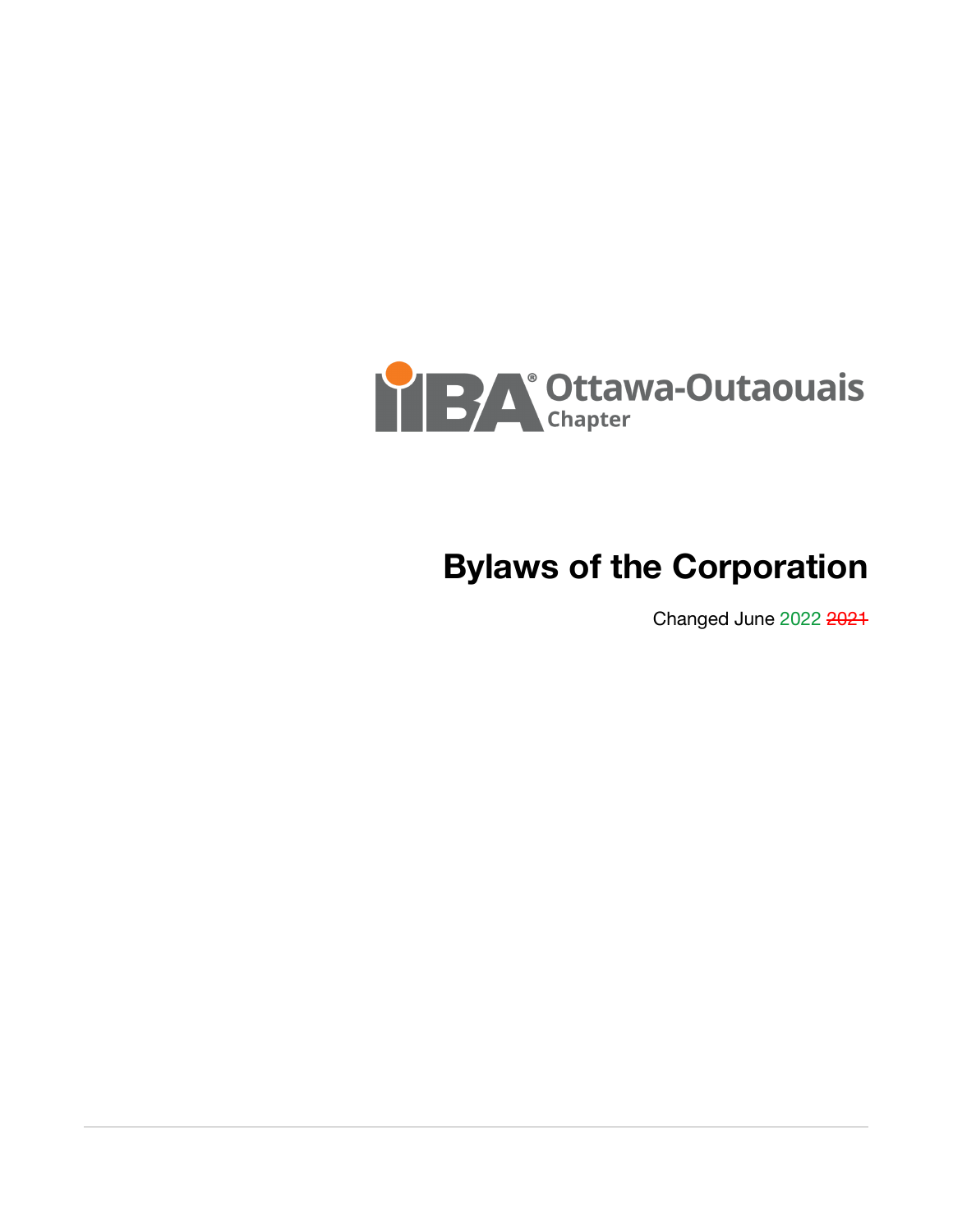## **Table of Contents**

| Bylaw 1 – Name & Territory                                | 2  |
|-----------------------------------------------------------|----|
| Bylaw 2 – Objective                                       | 3  |
| Bylaw 3 - Composition                                     | 4  |
| Bylaw 4 - Membership                                      | 4  |
| Bylaw 5 - Chapter Calendar                                | 5  |
| Bylaw 6 – Officers and Directors                          | 5  |
| Bylaw 7 – Board of Directors Responsibilities             | 7  |
| Bylaw 8 – Nominations, and Elections and Members meetings | 9  |
| Bylaw 9 - Committees                                      | 9  |
| Bylaw 10 - Finance                                        | 10 |
| Bylaw 11 – Ratification and Amendments                    | 10 |
| Bylaw 12 - Dissolution                                    | 10 |
|                                                           |    |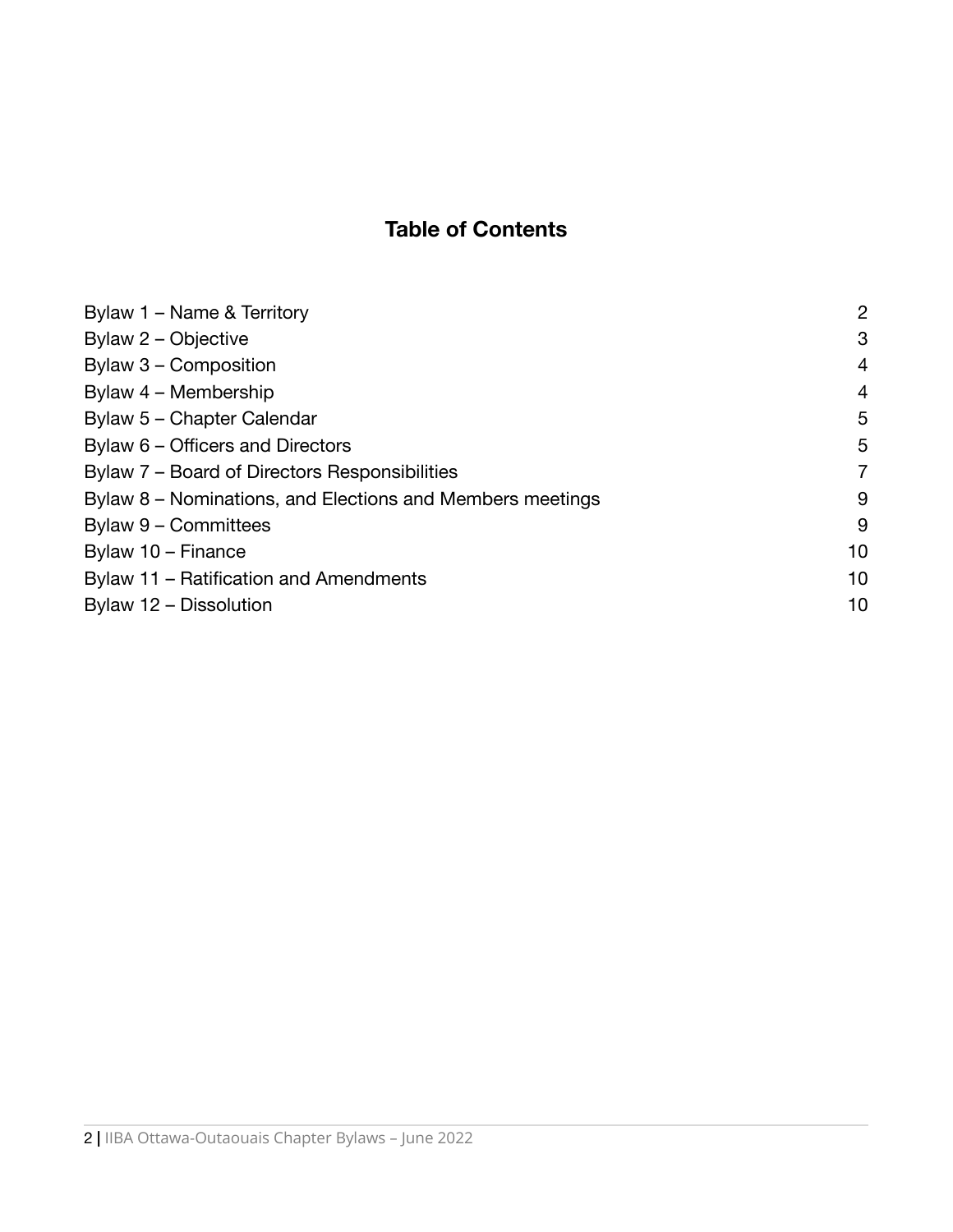### <span id="page-2-0"></span>**Bylaw 1 – Name & Territory**

**Section 1:** The organization shall be called the International Institute of Business Analysis, Ottawa-Outaouais Chapter (hereinafter "the Chapter"). This organization is a Chapter chartered by the International Institute of Business Analysis, (hereinafter "IIBA®") and separately organized. This document is the general bylaws of the IIBA® Ottawa-Outaouais Chapter that regulate the operation of this organization.

**Section 2:** The principal office of the Chapter shall be located in the city of Ottawa in the Province of Ontario. Chapter meetings, including general meetings of the members, may be held in the Ottawa and Outaouais regions.

**Section 3:** The Chapter is responsible to the duly elected IIBA ® Board of Directors and is subject to all IIBA ® policies, procedures, rules and directives lawfully adopted.

**Section 4:** The Chapter shall meet all legal requirements in the jurisdiction in which the Chapter conducts business. The Chapter shall operate as a not-for-profit organization without share capital under the appropriate legislation. It will carry out its activities without the purpose of gain for its members and will use any accrued financial resources to pursue its non-profit activities.

**Section 5:** The Bylaws of the Chapter may not conflict with the current IIBA ® Bylaws and all policies, procedures, rules or directives established or authorized by the IIBA® Board of Directors as well as with the Chapter's Charter with IIBA®.

### <span id="page-2-1"></span>**Bylaw 2 – Objective**

**Section 1:** The purpose of the Chapter is to promote the practice of business analysis, raise the profile of the business analyst role, and locally represent the International Institute of Business Analysis (IIBA®).

**Section 2:** The objectives of the Chapter are to:

- Advance the role of the Business Analyst as a recognized profession;
- Support opportunities for members to network with, and gain knowledge from, seasoned BA practitioners as well as with industry and government leaders;
- Provide access for members to a formal "knowledge base" as well as forums for sharing expertise, expressing professional opinions and building a reputation within the industry;
- Provide pathways to learn about business analysis best practices;
- Obtain and sustain a level of financial security, sustainability and autonomy at the chapter level.
- Create corporate support for the IIBA® within the local market by superior marketing/awareness programs that demonstrate the value of business analysis and the IIBA®;

 $\bullet$  Liaise with industry and association partners to increase awareness and benefit of IIBA® Chapter members.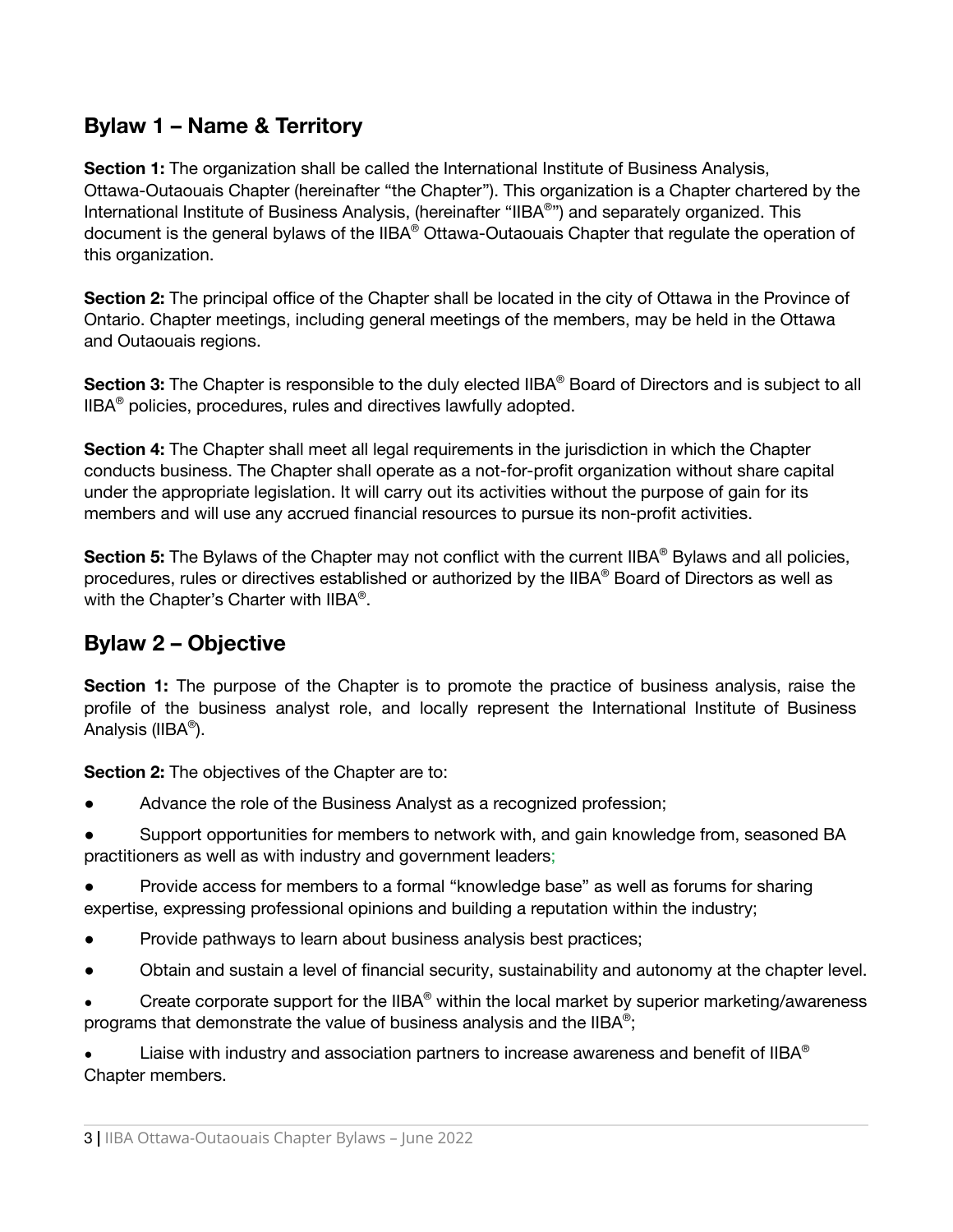### <span id="page-3-0"></span>**Bylaw 3 – Composition**

**Section 1:** The Chapter shall consist of members and an elected President and Board of Directors and shall not be used for the promotion of the candidacy of any person seeking public office or preferment or the promotion of any commercial enterprise.

### <span id="page-3-1"></span>**Bylaw 4 – Membership**

**Section 1:** Membership in this organization is voluntary and shall be open to any person interested in furthering the purposes of the organization.

**Section 2:** The Chapter shall not create its own membership categories.

**Section 3:** Chapter Members in "Good Standing" can vote in Chapter elections and hold office. Members in good standing shall be defined as Chapter Members who have paid their IIBA dues, whose membership is not under disciplinary review by the Chapter or by IIBA and whose IIBA profile has the Chapter Name: "Can Ontario Ottawa Outaouais" selected.

**Section 4:** Members shall be governed by and abide by IIBA Bylaws and by the Bylaws of the Chapter and all policies, procedures, rules, and directives lawfully made there under.

**Section 5:** All members shall pay the required IIBA membership dues to IIBA. In the event that a member resigns, membership dues shall not be refunded by IIBA.

**Section 6:** All members have the benefit of attending any Chapter event at the IIBA member price.

**Section 7:** Membership in the Chapter shall terminate upon the member's communication of the decision to leave, failure to pay dues or expulsion from membership for just cause as defined within the international bylaws. These rules apply to Chapter Board members as well as the general membership.

**Section 8:** The Chapter Board of Directors will exercise the right to terminate Chapter membership based on just cause. The member may appeal the decision to the Chapter Board of Directors or elevate it to the Global Chapter Council. The effective date of termination will be determined by the Chapter Board of Directors and will be formally communicated to the terminated member.

**Section 9:** Upon termination of membership, the member shall forfeit any and all rights and privileges of membership to said Chapter, including refund of any balance of annual dues.

**Section 10:** The membership database and listings provided by IIBA to the Chapter may not be used for commercial purposes and may be used only for non-profit purposes directly related to the business of the Chapter, consistent with IIBA policies.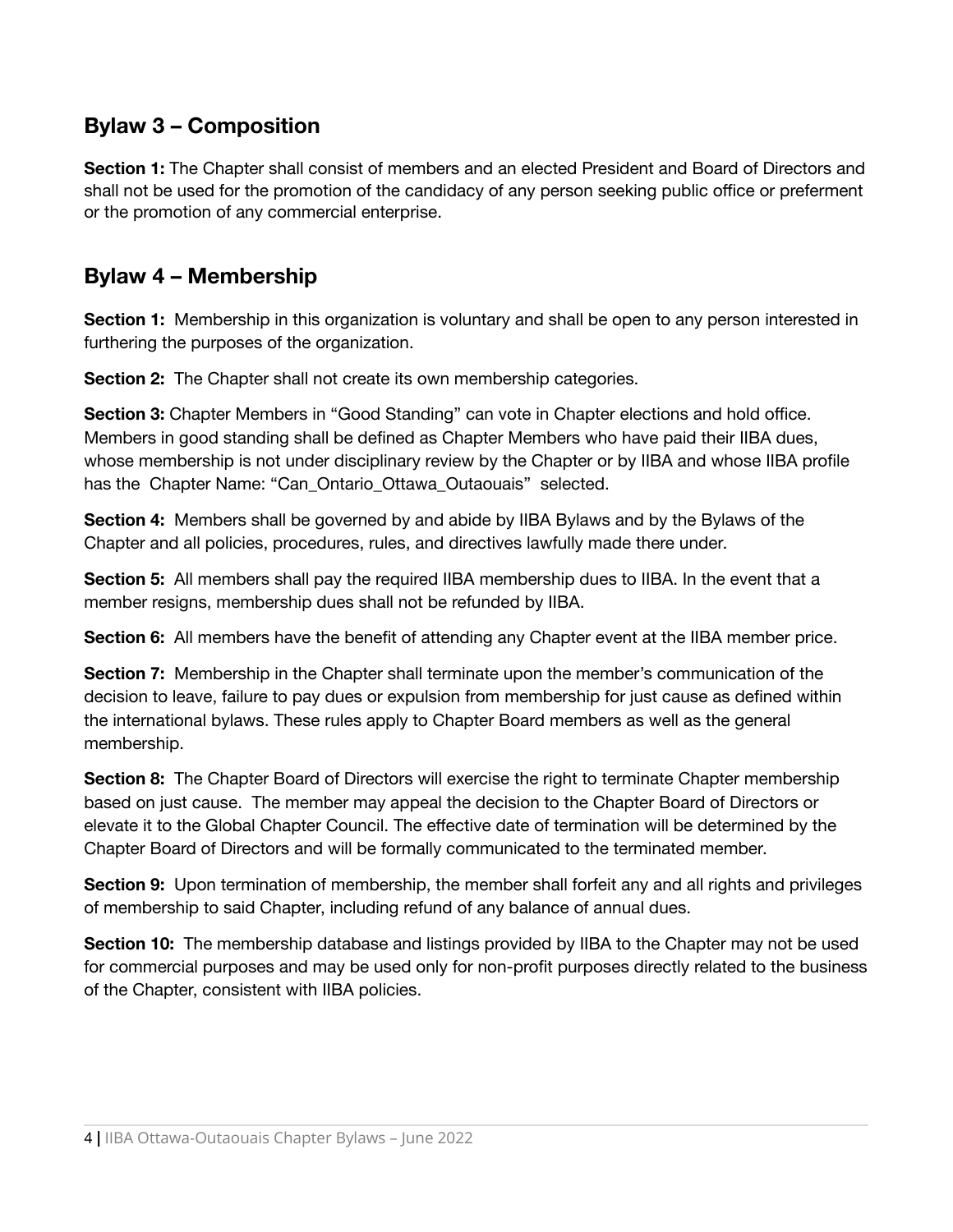### <span id="page-4-0"></span>**Bylaw 5 – Chapter Calendar**

**Section 1:** The Chapter will adhere to the following Schedule of Events.

#### Table 1: Schedule of Events

| Event                        | Frequency / Timeframe                                                                 |
|------------------------------|---------------------------------------------------------------------------------------|
| Membership Meetings          | As scheduled by the Board, usually monthly<br>from September through June inclusively |
| Annual General Meeting (AGM) | IJune                                                                                 |
| Board Meetings               | Monthly from September August through June                                            |
| Committee Meetings           | <b>As scheduled</b>                                                                   |

#### **Section 2:** Notice of Meetings

Table 2: Notice of Meetings

| <b>Meeting</b>       | <b>Called By</b>   | <b>Minimum Notice</b><br>period                             | <b>Quorum <del>Minimum</del></b><br><b>Attendance</b> | <b>Notice Form</b> |
|----------------------|--------------------|-------------------------------------------------------------|-------------------------------------------------------|--------------------|
| AGM                  | President          | No more than 50<br>days and no less<br>than 10 days 60 days | 5% membership                                         | Email              |
| Special GM           | President          | 30 days                                                     | 5% membership                                         | Email              |
| <b>Board Meeting</b> | President          | Minimum 7 days                                              | 50% Board                                             | Email              |
| Committee Meeting    | Committee<br>Chair | As required                                                 | As Required                                           | Email              |

**Section 3:** Changes or modifications to the Chapter Calendar must be submitted to the President to be discussed at the next Board Meeting.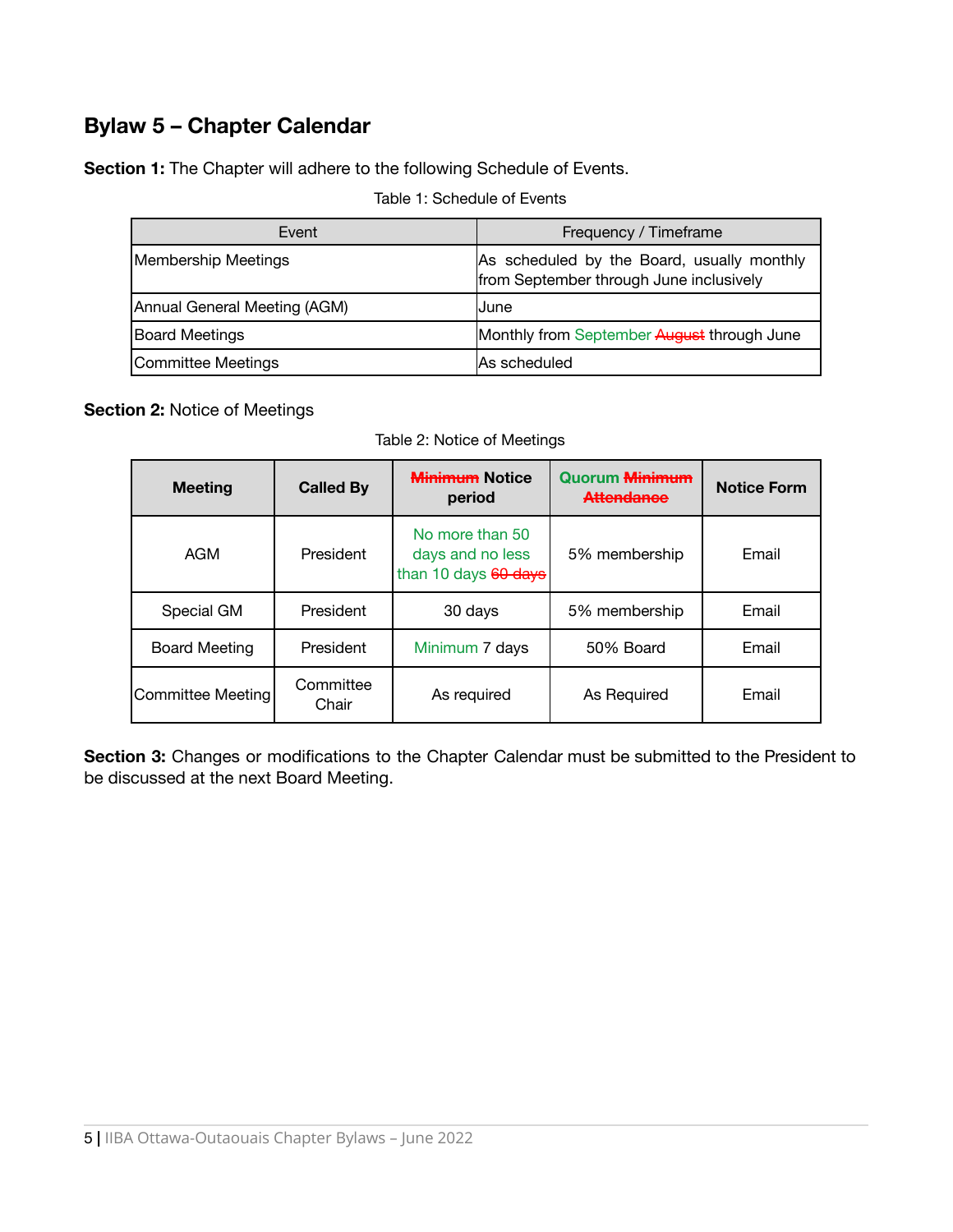### <span id="page-5-0"></span>**Bylaw 6 – Officers and Directors**

**Section 1:** The Chapter shall be governed by a Board of Directors:

**Section 2:** All officers shall be members in good standing. Chapter Officers are elected by a majority vote of Chapter members in attendance at the Annual General Meeting.

**Section 3:** The officers serve a two-year term of office, with the exception of Past President and President Elect that are 1-year terms. Election of officers is staggered as per Table 3 (Election Rotation).

| <b>Odd Years</b>              | <b>Even Years</b>        |  |
|-------------------------------|--------------------------|--|
| Treasurer                     | Secretary                |  |
| <b>VP Member Services</b>     | <b>VP Communications</b> |  |
| VP Professional Certification | <b>VP Marketing</b>      |  |
| VP Professional Development   | <b>President Elect</b>   |  |

Table 3: Election Rotation

**Section 4:** The President Elect serves a term of 1 year, after which the incumbent becomes the President for a 2-year term. Following the term of President the incumbent then serves as Past President for a 1-year term of office. At the Board's authority, the presidency term may be extended should more time be required to nominate a candidate for President Elect. Likewise, should the presidency cycle end early, the Board has the authority to move to replace by restarting the cycle.

**Section 5:** The President is the Chief Executive Officer for the Chapter and of the Board, and performs such duties as are customary for presiding officers, including making all required appointments with the approval of the Board. The President serves as a member ex-officio with the right to vote on all committees.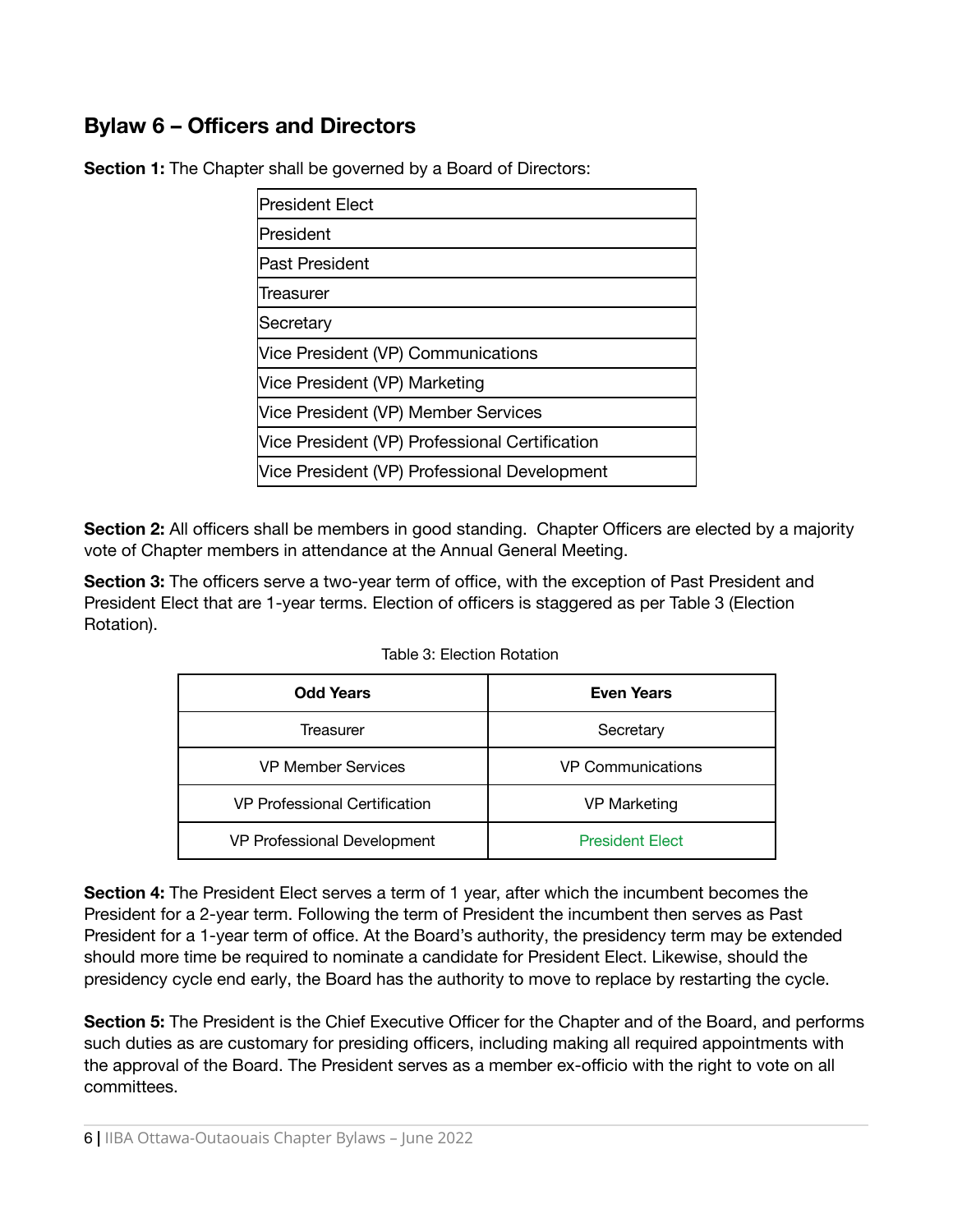**Section 6:** The Past President assists the President in liaison with IIBA® if and when required. Also, the Past President stands-in for and mentors the President per the Chapter Succession Plan.

**Section 7:** The President Elect assists the President, with the aim of learning and being mentored to assume that role. Also, the President Elect stands-in for the President as required, per the Chapter Succession Plan.

**Section 8:** The Treasurer oversees the management of funds for duly authorized purposes of the Chapter. The Treasurer assists the Secretary with management of any communication that is related to financial operations of the Chapter.

**Section 9:** The Secretary keeps the records of all business meetings of the Chapter and meetings of the Board. The Secretary manages all communication received by the Chapter, consulting the Treasurer as needed for any financial related concerns.

**Section 10:** The Vice President Communications disseminates information both to and from the Chapter membership, using appropriate means to accomplish the objective and promotes the local Chapter and IIBA® through internal and external publications.

**Section 11:** The Vice President Marketing promotes the chapter and the engagement of members and sponsors in the activities and services of the Chapter.

**Section 12:** The Vice President Professional Development provides and identifies opportunities for the professional development of Chapter members. This position also identifies and coordinates the delivery of content for Chapter meetings and other events.

**Section 13:** The Vice President Professional Certification manages educational publications, seminars and workshops designed to help Business Analysts achieve IIBA certification.

**Section 14:** The Vice President Member Services administers the Chapter's membership database, organizational development and services delivered to the members.

**Section 15:** The Board of Directors shall establish Terms of Reference defining responsibilities for all **Officers**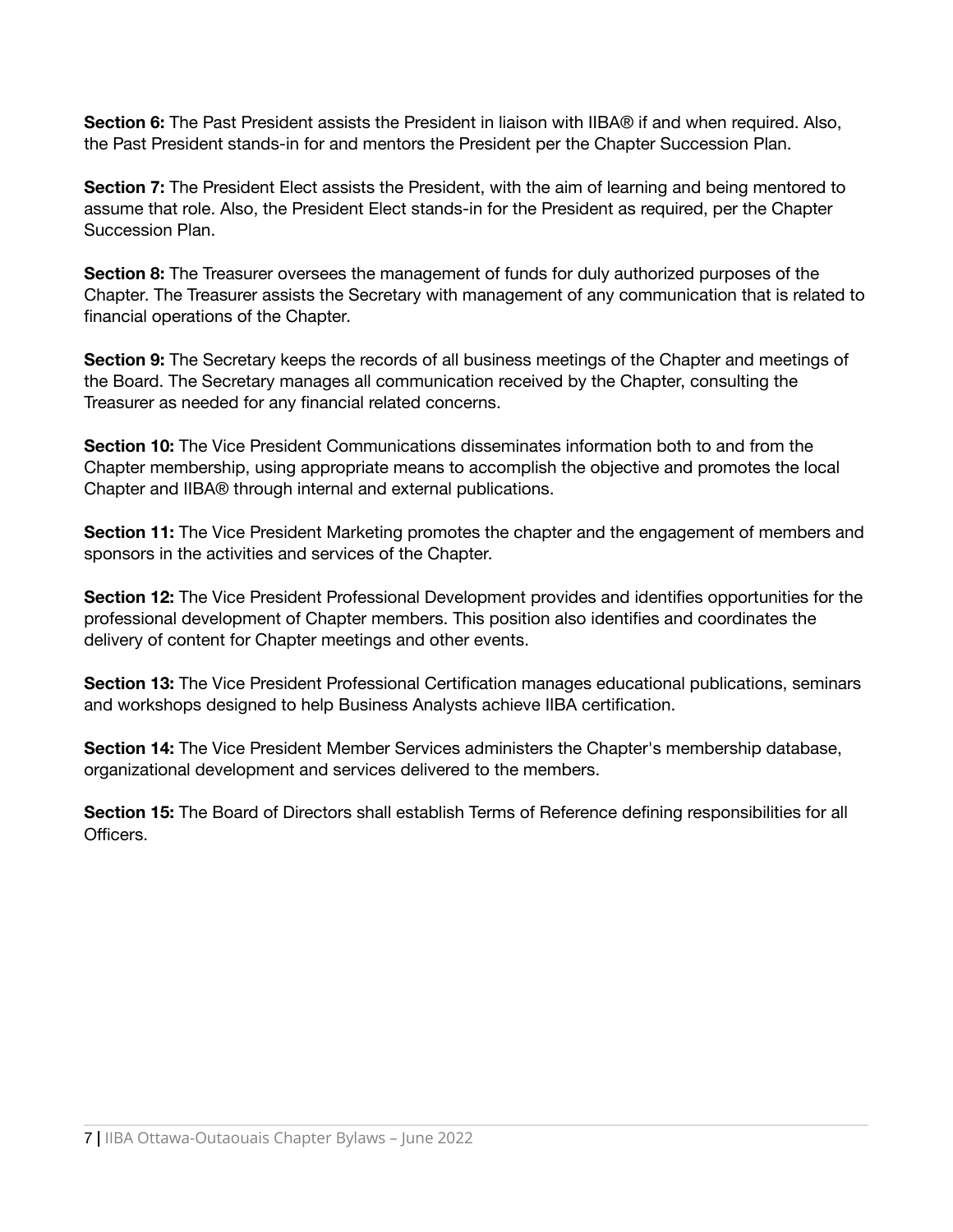### <span id="page-7-0"></span>**Bylaw 7 – Board of Directors Responsibilities**

**Section 1:** The Board shall be responsible for carrying out the purposes and objectives of the Chapter.

**Section 2:** The Board shall exercise all powers of the Chapter, except as specifically prohibited by these Bylaws, the IIBA Bylaws and policies, and the laws of the jurisdiction in which the organization is incorporated/registered. The Board shall be authorized to adopt and publish such policies, procedures and rules as may be necessary and consistent with these Bylaws and IIBA Bylaws and policies, and to exercise authority over all Chapter business and funds.

**Section 3:** The Board shall meet at the call of the President, or at the written request of three (3) members of the Board directed to the Board Secretary. A quorum shall consist of no less than one-half of the membership of the Board at any given time. Each Board member shall be entitled to one (1) vote and may take part and vote only in person. If all the Directors present at or participating in the meeting consent, or if the Board has in a prior meeting established such a policy, a meeting of Directors or a committee of Directors may be held by means of telephone, electronic or other communication facilities as permit all persons participating in the meeting to communicate with each other simultaneously and instantaneously, and a person participating in the meeting by those means is deemed for the purposes of these Bylaws to be present at the meeting. Meetings shall be conducted in accordance with rules of order determined by the Board. Board and committee meetings may be held in person, or by telephonic or electronic means that permit all participants to communicate adequately, or by a hybrid of the two in which some members are co-located and some are remote. Attendance by any of these means counts as full attendance for quorum and voting. Each individual has the same voting rights as if they were all face-to-face. Each Board member shall be entitled to one (1) vote.

**Section 4:** The Board of Directors may declare an Officer position to be vacant where an officer ceases to be a member in good standing of IIBA or of the Chapter by reason of non-payment of dues, or where the officer fails to attend three (3) consecutive Board meetings. An officer may resign by submitting written notice to the President. Unless another time is specified in the notice or determined by the Board, the resignation shall be effective upon receipt by the Board of the written notice.

**Section 5:** An officer may be removed from office for just cause in connection with the affairs of the organization by a two-thirds (2/3) vote of the members present and in person at an official meeting of the membership, or by a two-thirds (2/3) vote of the Board.

**Section 6:** If any officer position becomes vacant, the Board may appoint a successor to fill the office for the unexpired portion of the term for the vacant position. In the event the President is unable or unwilling to complete the current term of office, an Interim President will be appointed by the remaining Board members.

**Section 7:** If the membership is dissatisfied with actions taken by the Board, a petition signed by 60 percent or more of the membership, can be submitted to the President and the issue(s) will be tabled at a special meeting of the members or the next scheduled member meeting, for action.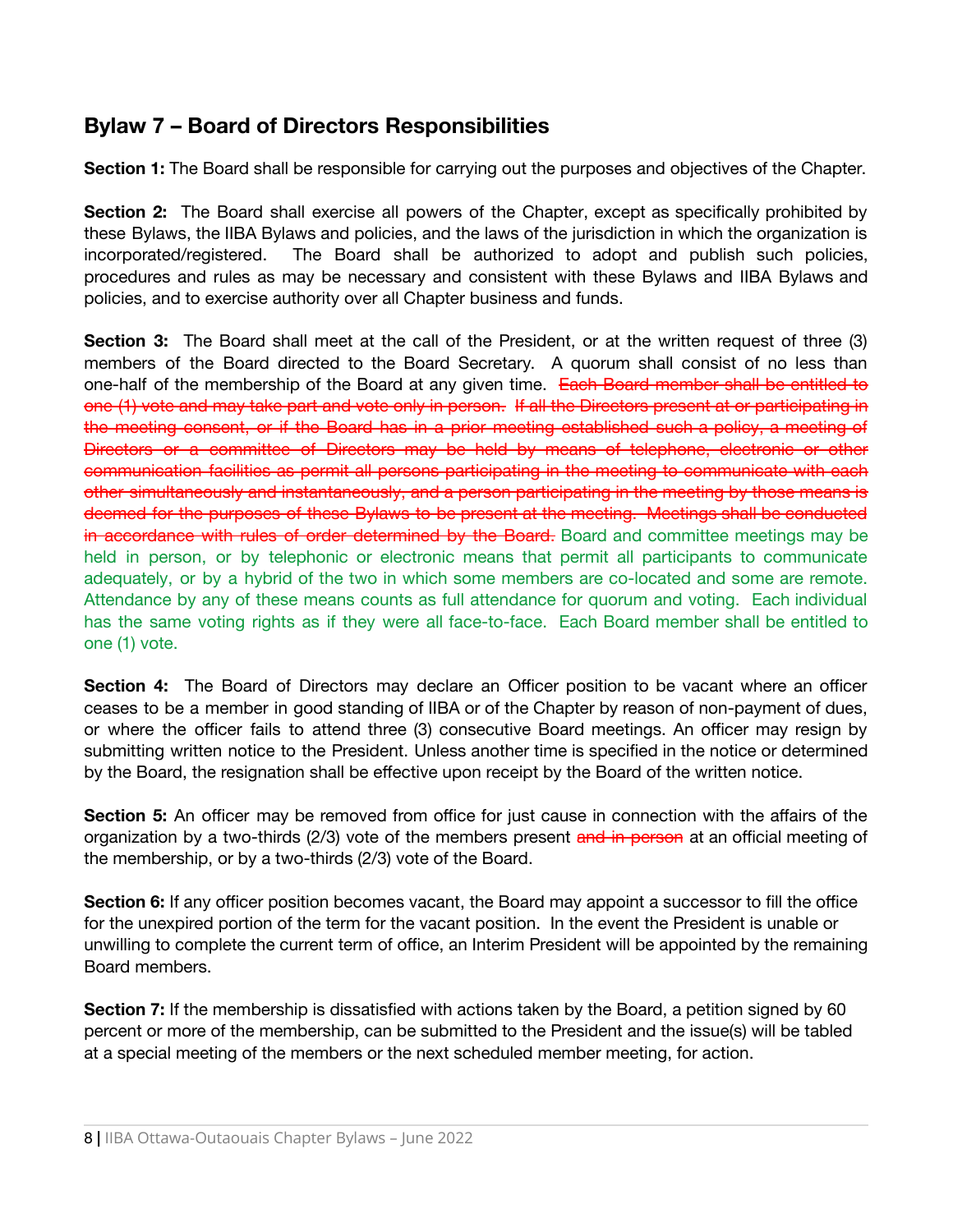### <span id="page-8-0"></span>**Bylaw 8 – Nominations, and Elections and Members Meetings**

**Section 1:** The Board will send out a Call for Nominations no more than 50 days and no less than 10 daysat least 30 days prior to the Annual General Meeting. The Chapter shall receive all nominations at least 745 days prior to the Annual General Meeting. The slate of candidates for election will be announced at least  $3 \frac{7}{1}$  days prior to the Annual General Meeting.

**Section 2:** Anyone who is a member of the Chapter in good standing may nominate persons, stand for and vote in an election. The candidate who receives a majority of votes cast for each office shall be elected. Ballots shall be counted by the Board or by tellers designated by the Board.

**Section 3:** In person meetings: The directors may decide that an annual or special meeting of the members be held face-to-face only. Voting is by show of hands unless a ballot is demanded by a member. The ballot used may be in a physical format or in an electronic format subject to the bylaw conditions around electronic voting.

Electronic meetings: The directors may decide an annual or special meeting of the members be held entirely by telephonic or electronic means that permits all participants to communicate adequately with each other during the meeting. Voting by telephonic or electronic means may be used only if:

- 1. the votes may be verified as having been made by members entitled to vote;
- and 2. the corporation is not able to identify how each member voted.

Hybrid meetings: The directors may decide that a hybrid annual or special meeting be called in which some members or directors are co-located and some are connected to the meeting by telephonic or electronic means that permits all participants to communicate adequately with each other during the meeting.

In hybrid meetings, the co-located members may vote by show of hands or by electronic voting as the board decides for that meeting. The in-person electronic ballot used is subject to the bylaw conditions around voting by telephonic or electronic voting. The remote participants must vote electronically using the rules for voting by telephonic or electronic means.

### <span id="page-8-1"></span>**Bylaw 9 – Committees**

**Section 1:** The Board may authorize the establishment of committees to advance the purposes of the organization. The Board shall establish a charter for each committee, which defines its purpose, authority and outcomes. Committees are responsible to the Board.

**Section 2:** The President with the approval of the Board shall appoint all committee members and a chairperson for each committee. Committee members must be appointed from the membership of the organization and a member of The Board shall serve on each committee.

### <span id="page-8-2"></span>**Bylaw 10 – Finance**

**Section 1:** The fiscal year of the Chapter shall be from April 1 to March 31.